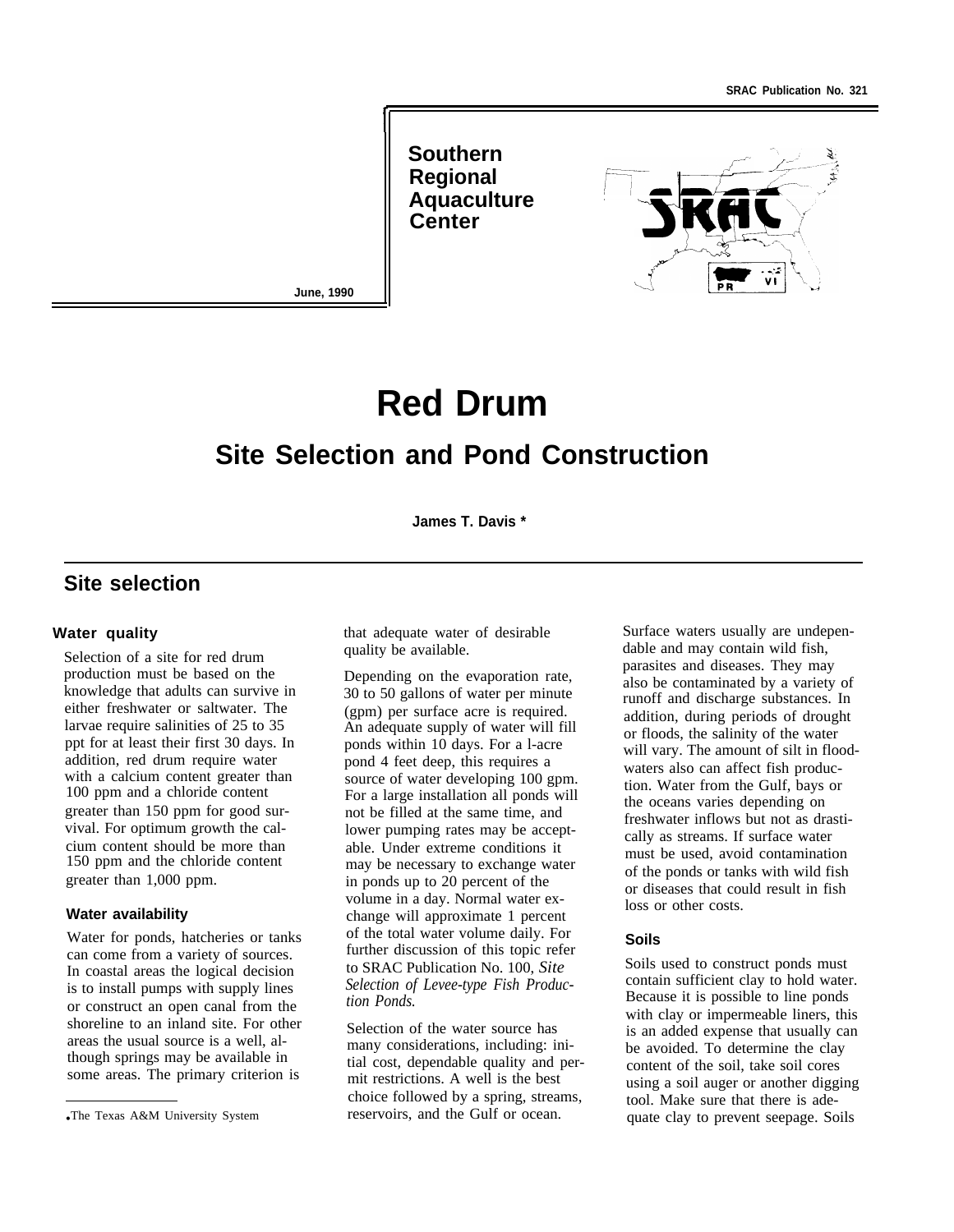should be checked to a depth of at least 1 foot below the elevation proposed for the pond bottom. Contact your local Soil Conservation Service office for assistance.

#### **Slope of the land**

Flat land requires moving less dirt when building a series of ponds than does hilly land. Some slope or drainage pattern is desirable for draining water from the ponds. Pumping water out of the ponds is possible but expensive. The site selected should have adequate drainage so water will not flood a neighbor's land nor should the levees block any drainage from adjoining land.

#### **Wetlands**

Before making the final selection of a site be sure that it is not in an area classified as a wetland. Contact your local Soil Conservation Service office or the closest office of the Corps of Engineers for assistance. A permit must be obtained before making any changes in a wetland area. These areas should be avoided because securing such a permit maybe difficult. In most states some agencies also will require a permit for construction in wetlands. Present use of the land cannot be used to determine its wetland classification. Coastal areas below 8 feet mean sea level (msl) are usually classified as wetlands but wetlands are not limited to coastal areas. Contact the proper authorities before making the final site selection.

#### **Flooding**

Periodic flooding from runoff or hurricanes is a hazard for many areas. Check with the local office of the Soil Conservation Service to make sure that the area under consideration is not subject to regular flooding. In addition, for coastal areas, secure information on expected storm surge and tidal fluctuations.

#### **Temperature**

Red drum cannot tolerate extended periods of time when water temperatures are below 40°F. Selection of a site must consider the normal minimum (not average) low temperature in an area. Heated water can be used but it is not readily available in most areas. Red drum will tolerate low salinity water, but survival is reduced in water below 50°F and lower than 5 ppt salinity. Air temperature directly affects water temperature; therefore, if yearround water temperature data are not available, check the air temperature data from the closest reporting station. If available use the frequency and duration of freezing temperatures rather than average daily temperatures. A few consecutive days of freezing temperatures can destroy an entire crop of red drum in unheated outdoor raceways or ponds.

#### **Other site specific criteria**

After these requirements for an area have been evaluated, more factors should be considered before final selection of a particular site. First consideration should be availability and second, the comparative cost for capital outlay and operations.

#### **Utilities**

The availability and cost of power are important factors in selection of the site. Construction of electrical lines to a site maybe prohibitively expensive. Utility lines or pipeline rights of way across a potential site should be investigated. If any special permission or access is required, contact the appropriate company responsible before purchasing the land to preclude future legal problems. Generally, pipelines should not be inundated nor ponds constructed under electrical lines. If owners are contacted in advance, levees may be constructed over pipelines, and electrical lines can be parallel to or over levees.

#### **Accessibility**

This aspect must be considered particularly in coastal and river bottom areas. Roads must accommodate 35-ton trucks that deliver feed and

transport fish. If such roads are not present they must be built. often road construction can be negotiated through the county or an economic development agency. Rail service or dock services are not as important but could be a deciding feature if other conditions are equal

#### **Supplies and equipment**

Extruded feed of desirable analysis should be readily available at an economical cost. Some operators are shipping feed from other states, but transportation costs can be prohibitively high. A feed mill that will make fresh feed available on a daily or at least weekly basis is desirable. Because feed for growout is used in the greatest quantity, this is a primary consideration. Feeds for brood fish and fry arc used in lesser quantities and are of lesser economic importance.

Ice for use while harvesting and hauling fish is another consideration. To harvest on a weekly basis, ice must be available. Without a local supply, ice-making equipment must be purchased and maintained which may be a considerable cost.

Equipment and experienced personnel to construct ponds and other associated structures should be available. Many new installations have suffered when using construction equipment and personnel experienced only in building roads or stock ponds. When building aquacul ture ponds there is no substitute for experience with local soil conditions.

#### **Labor**

Both skilled and unskilled labor arc needed for all aquaculture installations. If not available locally, labor and management must be imported usually at a higher cost. Experience with other aquaculture operations is a primary consideration in assessing personnel.

#### **Processing and marketing**

This should be the primary consideration in determining the final site for construction. If a processor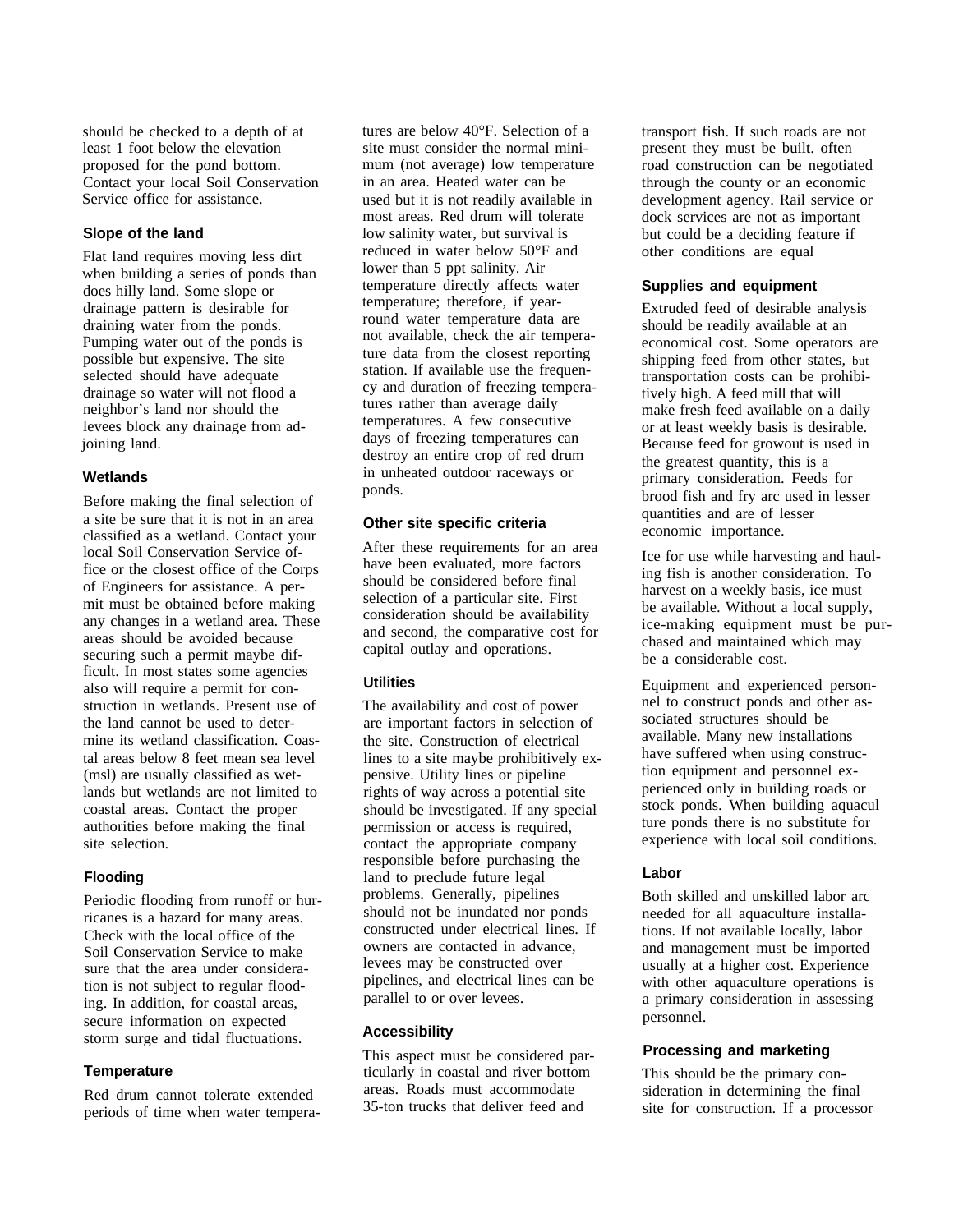add from 5 to 8 cents per pound to the producer's cost and will decrease profits.

# **Design**

### **Pond layout**

This is important for the efficient operation of any pond system. Ponds should share common levees whenever possible. Minimize distances from water supply, water distribution lines and drainage channels to decrease costs of levee construction. Pond access is required for feeding, monitoring water quality and harvesting during wet and dry periods. Locate the feed storage area near an access road suitable for large trucks. Other daily chores make the traffic pattern a major consideration.

### **Pond design**

There are many templates available for pond design. Shape and topography of the property affect pond size and shape. Most ponds are rectangular in shape and vary from 1/2 acre for larvae ponds to 2 acres for fingerling ponds and 10 acres for growout ponds.

The top widths of levees should be wide enough for passage of feeding and harvesting equipment. Most of the growout ponds have levee widths from 15 to 20 feet wide with 3:1 or 4:1 slopes. This design is a balance between initial cost and future maintenance cost because of wave damage and sloughing. All levees

transportation expenses will be These vary between states and localities there also may be local<br>higher. Many producers transport regions Before making a final site regulations on wells, water use and regions. Before making a final site regulations on regulations on wells, water a green wells, water and wells, water use and wells, water use and wells, water use and wells, water use and wells, water use and wells. The co fish or shellfish more than 100 miles<br>for processing. This expense may selection, contact your state aquaculture association, Cooperative Extension Service, and state Game and Fish agency for information on licen-

is not available within 30 miles,<br> **Licenses and permits** ses, permits and regulations. In some<br> **Licenses and permits** ses, permits and regulations. In some<br>
localities there also may be local

should have a minimum of 1 foot of freeboard above normal water level. In addition, it is necessary to add at least 10 percent of the fill height of the levee to allow for settling after construction.

The depths of the ponds should be between 3.5 and 5.0 feet. Some of this depth should be from excavation, and the remainder should be from the levee. Grades for the bottom of the ponds should be 1 percent for larvae ponds, 0.4 percent for fingerling ponds and 0.1 percent for growout ponds.

Harvest basins are recommended for larvae and fingerling ponds. These should be constructed at the outlet drain in the lowest area of the pond. Generally a 10 x 20 foot concrete basin is best for larval ponds while a 50 x 50 earthen basin is adequate for most fingerling ponds.

#### **Volume of earth and drain pipe requirements**

Yardage volume of soil required for the levees can be calculated from the pond design using a variety of computer programs. Most of these are available through any Cooperative Extension Service. For names of programs consult SRAC Publication No. 380, *Computer Software for*

*Aquaculture.* In addition, the Soil Conservation Service uses a program named Auto Pond that gives similar results. These programs also help with calculations for canal systems to supply water or drain the ponds.

Design of the drain system must be adequate to handle a 20 percent pond flush. Design capacities for drop inlets, using a maximum water level increase, and outlet pipes also can be calculated using computer programs from the same sources. Depending on the maximum rainfall in an area the 10-acre growout pond will require a 12-inch outlet pipe with smaller sizes adequate for smaller ponds.

#### **Pump and water supply system**

This system will have to be designed based on the water supply available. Where water is plentiful low lift pumps are preferred, as they are the least expensive to operate. More than one well and pump usually arc designed into any system as insurance for the fish crop and as investment against pump failure. This allows for emergency transfer of water between portions of the production facility.

## **Construction**

Wheeled tractors and scrapers have pond levees. They move dirt speedily larger than four acres, wheeled trac-<br>and are very adaptable. For constructions and scrapers are superior under proved to be the most efficient and are very adaptable. For construc-<br>tors and scrapers arc superior<br>most soil conditions. The dualtion of small ponds bulldozers

**Initial construction** equipment to build aquaculture should be considered, but for ponds